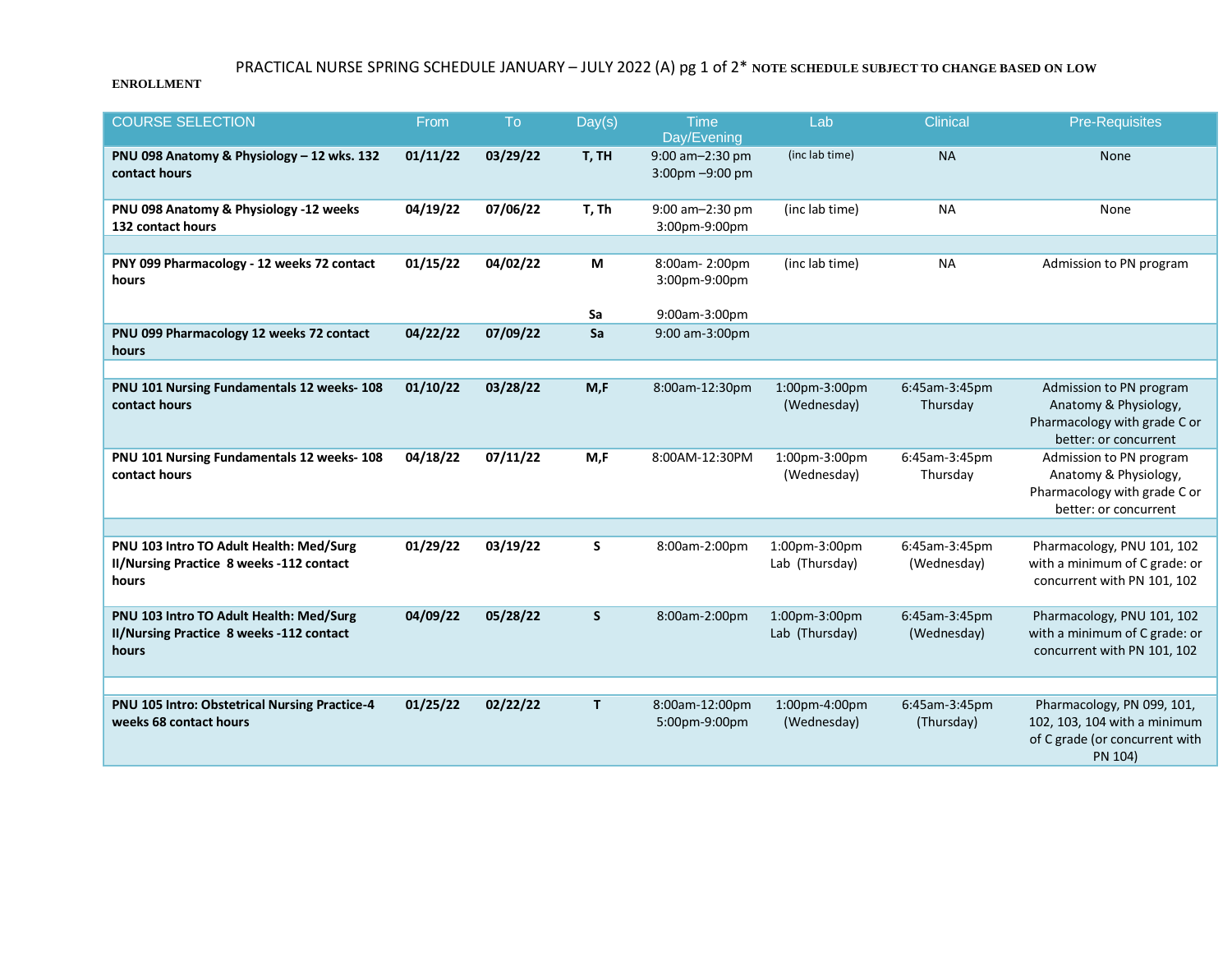## PRACTICAL NURSE SPRING SCHEDULE JANUARY – JULY 2022 (A) pg 1 of 2\* **NOTE SCHEDULE SUBJECT TO CHANGE BASED ON LOW**

**ENROLLMENT**

г

| PNU 106: Intro: Pediatric Nursing Practice -<br>4weeks 68 contact hours            | 02/11/22 | 03/04/22 | F. | 8:00am-12:00pm<br>5:00pm-9:00pm | $1:00$ pm-4:00pm<br>(Thursday) | 6:45am-3:45pm<br>(Wednesday)                         | Pharmacology, PNU 99, 101,<br>102, 103, 104, 105 with a<br>minimum of C grade: (or<br>concurrent with PN 105)              |
|------------------------------------------------------------------------------------|----------|----------|----|---------------------------------|--------------------------------|------------------------------------------------------|----------------------------------------------------------------------------------------------------------------------------|
|                                                                                    |          |          |    |                                 |                                |                                                      |                                                                                                                            |
| <b>PNU 107: Intro: Mental Health Nursing</b><br>Practice -4 weeks 68 contact hours | 03/14/22 | 04/04/22 | М  | 8:00AM-12:00PM<br>4:00pm-8:00pm | 1:00pm-4:00pm<br>(Thursday)    | 6:45am-3:45pm<br>(Wednesday)                         | Pharmacology, PN 099, 101,<br>102, 103, 104, 105, 106 with a<br>minimum C grade: (or<br>concurrent with PN 105,106)        |
| <b>PNU 107: Intro: Mental Health Nursing</b><br>Practice -4 weeks 68 contact hours |          |          |    |                                 |                                |                                                      |                                                                                                                            |
|                                                                                    |          |          |    |                                 |                                |                                                      |                                                                                                                            |
| <b>PNU 108 Transition to Practice &amp; Licensure</b><br>Prep                      | 03/19/22 | 04/09/22 | Sa | 9:00am-1:00pm                   | 2:00pm-5:00pm<br>(Saturday)    | 40 Independent<br>clinical hours (with<br>preceptor) | Pharmacology, PN 99, 101, 102,<br>103, 104, 105, 106, 107 with a<br>minimum of C grade (or<br>concurrent with PN 106, 107) |

**SPRING 2022 SCHEDULE \* SCHEDULE SUBJECT TO CHANGE BASED ON ENROLLMENT**

**SPRING BREAK – 4/11-4/17/2022**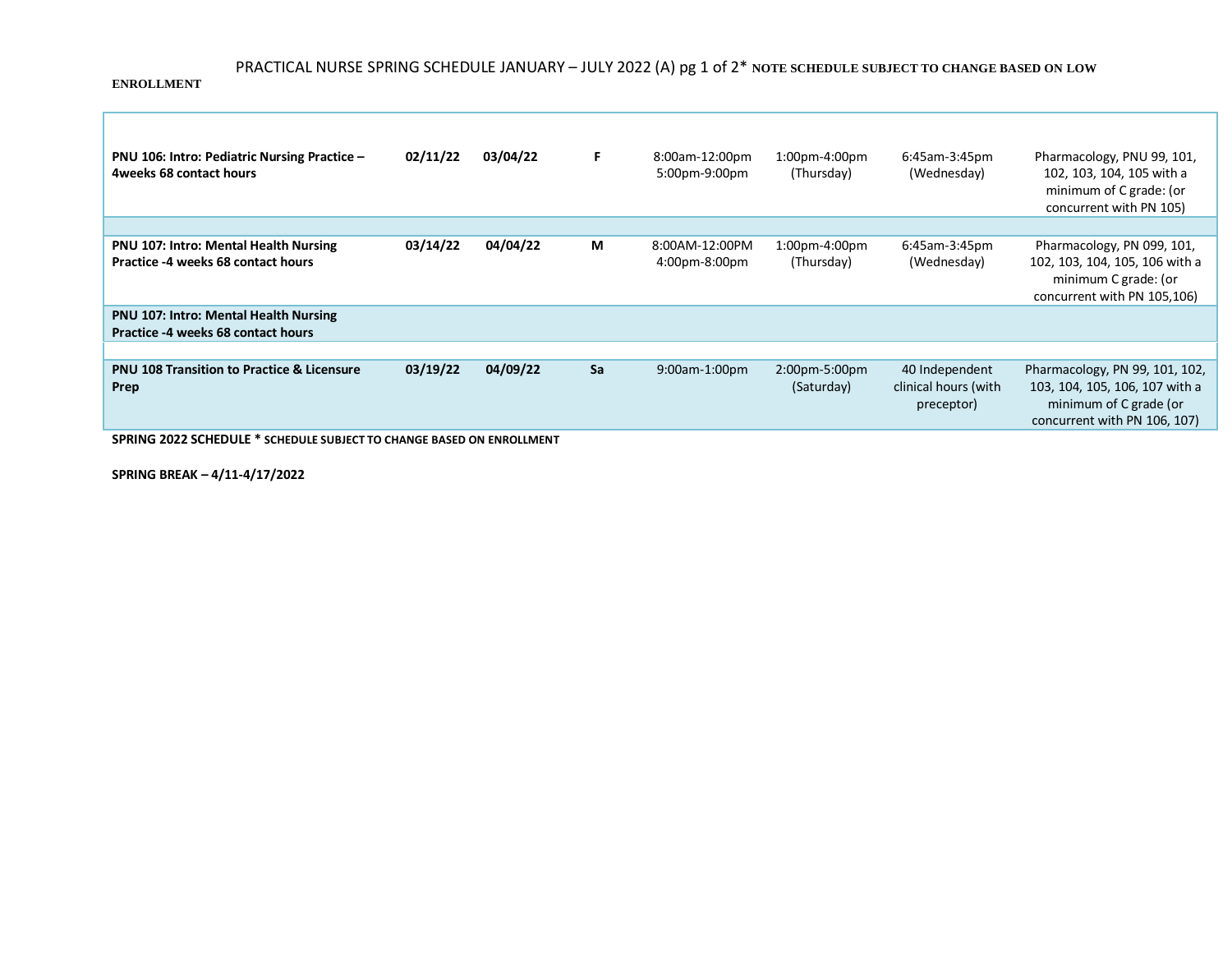## PRACTICAL NURSE SPRING SCHEDULE JANUARY – JULY 2022 \* **NOTE SCHEDULE SUBJECT TO CHANGE BASED ON LOW ENROLLMENT**

| <b>COURSE SELECTION</b>                                                     | From     | To       | Day(s) | <b>Time</b><br>Day/Evening         | Lab                          | <b>Clinical</b>                                      | <b>Pre-Requisites</b>                                                                                                      |
|-----------------------------------------------------------------------------|----------|----------|--------|------------------------------------|------------------------------|------------------------------------------------------|----------------------------------------------------------------------------------------------------------------------------|
| PNU 098 Anatomy & Physiology - 12 wks.<br>132 contact hours                 | 08/09/22 | 10/25/22 | T, TH  | 9:00 am-2:30 pm<br>3:00pm -9:00 pm | (inclab time)                | <b>NA</b>                                            | None                                                                                                                       |
|                                                                             |          |          |        |                                    |                              |                                                      |                                                                                                                            |
| PNY 099 Pharmacology - 12 weeks 72<br>contact hours                         | 08/08/22 | 10/29/22 | M      | 8:00am-2:00pm<br>3:00pm-9:00pm     | (inclab time)                | <b>NA</b>                                            | <b>Admission to PN program</b>                                                                                             |
|                                                                             |          |          | Sa     | 9:00am-3:00pm                      |                              |                                                      |                                                                                                                            |
|                                                                             |          |          |        |                                    |                              |                                                      |                                                                                                                            |
| PNU 101 Nursing Fundamentals 12 weeks-<br>108 contact hours                 | 08/12/22 | 10/28/22 | M.F    | 8:00am-12:30pm                     | 1:00pm-3:00pm<br>(Wednesday) | 6:45am-3:45pm<br>Thursday                            | <b>Admission to PN program</b><br>Anatomy & Physiology,<br>Pharmacology with grade C or<br>better: or concurrent           |
|                                                                             |          |          |        |                                    |                              |                                                      |                                                                                                                            |
| PNU 102 Adult Health- Intro to Gerontology<br>6 weeks 204 contact hours     | 09/17/22 | 10/22/22 | T.     | 8:00am-12:00pm<br>4:00pm-8:00pm    | 1:00pm-3:00pm<br>(Wednesday) | 6:45am-3:45pm<br>Thursday                            | Admission to PN program,<br>Anatomy & Physiology, PN 099,<br>101, with a minimum C grade or<br>concurrent with PN 099, 101 |
|                                                                             |          |          |        |                                    |                              |                                                      |                                                                                                                            |
| PNU 105 Intro: Obstetrical Nursing Practice-<br>4 weeks 68 contact hours    | 10/29/22 | 11/19/22 | T.     | 4:00pm-8:00pm                      | 1:00pm-4:00pm<br>(Wednesday) | 6:45am-3:45pm<br>(Thursday)                          | Pharmacology, PN 099, 101, 102,<br>103, 104 with a minimum of C<br>grade (or concurrent with PN<br>104)                    |
|                                                                             |          |          |        |                                    |                              |                                                      |                                                                                                                            |
| PNU 106: Intro: Pediatric Nursing Practice -<br>4weeks 68 contact hours     | 10/24/22 | 11/07/22 | F.     | 4:00pm-8:00pm                      | 1:00pm-4:00pm<br>(Thursday)  | 6:45am-3:45pm<br>(Wednesday)                         | Pharmacology, PNU 99, 101, 102,<br>103, 104, 105 with a minimum of<br>C grade: (or concurrent with PN<br>105)              |
|                                                                             |          |          |        |                                    |                              |                                                      |                                                                                                                            |
| PNU 107: Intro: Mental Health Nursing<br>Practice -4 weeks 68 contact hours | 10/25/22 | 11/15/22 | M      | 8:00AM-12:00PM<br>5:00pm-9:00pm    | 1:00pm-4:00pm<br>(Thursday)  | 6:45am-3:45pm<br>(Wednesday)                         | Pharmacology, PN 099, 101, 102,<br>103, 104, 105, 106 with a<br>minimum C grade: (or<br>concurrent with PN 105,106)        |
|                                                                             |          |          |        |                                    |                              |                                                      |                                                                                                                            |
| PNU 108 Transition to Practice & Licensure<br>Prep                          | 10/29/22 | 11/19/22 | Sa     | 9:00am-1:00pm                      | 2:00pm-5:00pm<br>(Saturday)  | 40 Independent<br>clinical hours (with<br>preceptor) | Pharmacology, PN 99, 101, 102,<br>103, 104, 105, 106, 107 with a<br>minimum of C grade (or<br>concurrent with PN 106, 107) |